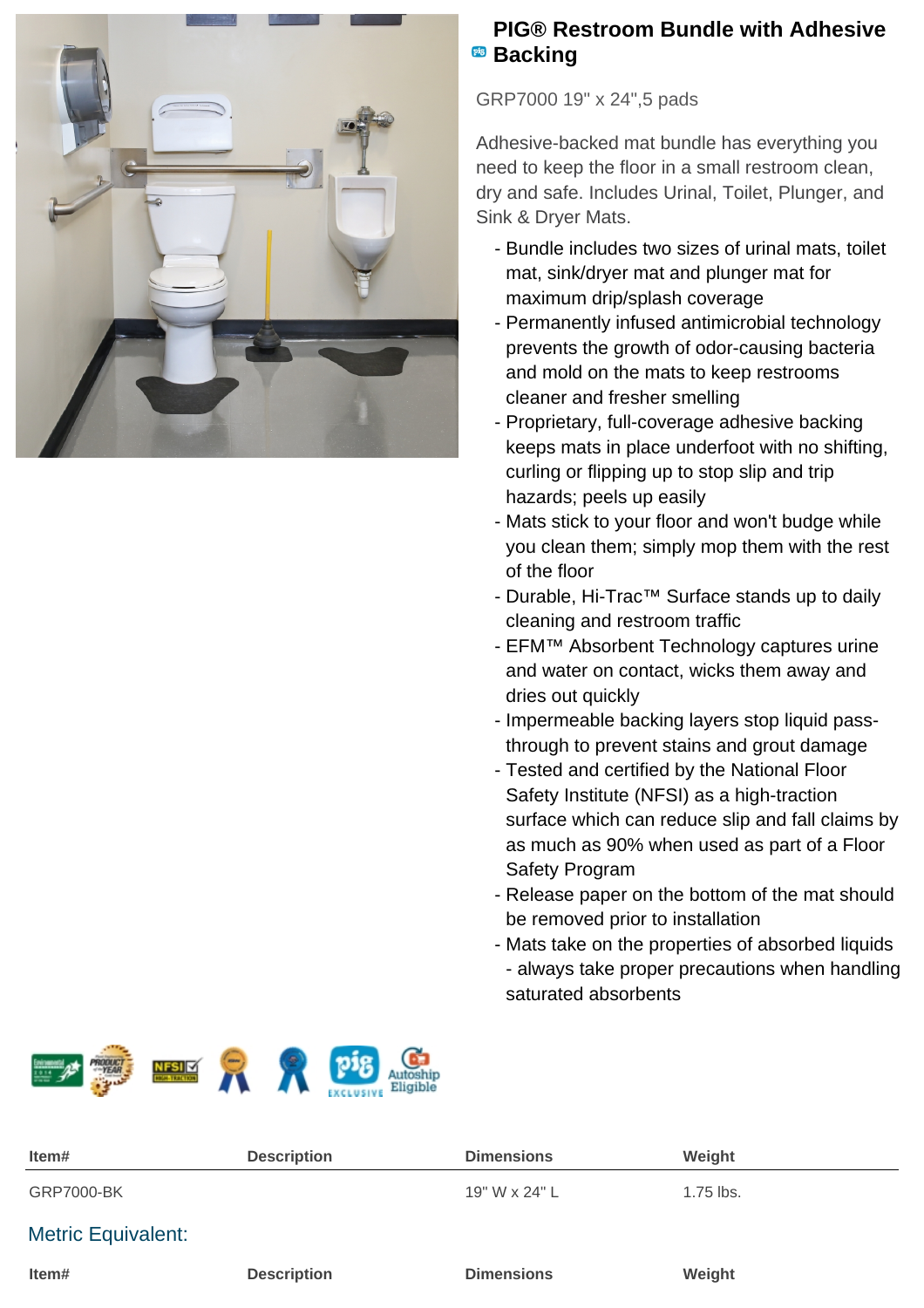| <b>GRP7000-BK</b>                               | 48.3cm W x 61cm L<br>.8 kg                                                                                                                                                                                                                                                                               |  |  |
|-------------------------------------------------|----------------------------------------------------------------------------------------------------------------------------------------------------------------------------------------------------------------------------------------------------------------------------------------------------------|--|--|
| <b>Specifications</b>                           |                                                                                                                                                                                                                                                                                                          |  |  |
| <b>Size</b>                                     | <b>Most Popular Shapes</b>                                                                                                                                                                                                                                                                               |  |  |
| <b>Dimensions</b>                               | 19" W x 24" L                                                                                                                                                                                                                                                                                            |  |  |
| <b>Mat Weight</b>                               | Mediumweight                                                                                                                                                                                                                                                                                             |  |  |
| <b>Antimicrobial</b>                            | Yes                                                                                                                                                                                                                                                                                                      |  |  |
| <b>Backing Material</b>                         | Adhesive-Backed                                                                                                                                                                                                                                                                                          |  |  |
| <b>Brand</b>                                    | <b>PIG</b>                                                                                                                                                                                                                                                                                               |  |  |
| <b>Flammability Specifications</b>              | Flame Resistant - Will melt and self-extinguish                                                                                                                                                                                                                                                          |  |  |
| <b>Fluid Absorbed</b>                           | Water; Urine                                                                                                                                                                                                                                                                                             |  |  |
| <b>Ideal For</b>                                | Plungers; Sinks; Dryers; Toilets; Urinals                                                                                                                                                                                                                                                                |  |  |
| <b>Incinerable</b>                              | Yes                                                                                                                                                                                                                                                                                                      |  |  |
| <b>Industry</b>                                 | Grocery/Retail; Restaurant; Institutional & Commercial<br>Facilities; Education; Hospitality                                                                                                                                                                                                             |  |  |
| Indoor/Outdoor                                  | <b>Indoor Use</b>                                                                                                                                                                                                                                                                                        |  |  |
| <b>Perforated</b>                               | <b>No</b>                                                                                                                                                                                                                                                                                                |  |  |
| <b>Traffic</b>                                  | Heavy Foot Traffic; Carts & Equipment                                                                                                                                                                                                                                                                    |  |  |
| <b>Distributor Part Number</b>                  | 54de84;7375049;04088x10246                                                                                                                                                                                                                                                                               |  |  |
| Sold as                                         | 5 pads per box                                                                                                                                                                                                                                                                                           |  |  |
| Weight                                          | 1.75 lbs.                                                                                                                                                                                                                                                                                                |  |  |
| # per Pallet                                    | 100                                                                                                                                                                                                                                                                                                      |  |  |
| <b>Composition</b>                              | Absorbent - Polypropylene<br>Adhesive Backing - Proprietary Adhesive Material                                                                                                                                                                                                                            |  |  |
| <b>Includes</b>                                 | 1 - PIG® Urinal Mat with Adhesive Backing (GRP7001-BK)<br>1 - PIG® Urinal Mat with Adhesive Backing (GRP7002-BK)<br>1 - PIG® Toilet Mat with Adhesive Backing (GRP7003-BK)<br>1 - PIG® Plunger Mat with Adhesive Backing (GRP7005-BK)<br>1 - PIG® Sink & Dryer Mat with Adhesive Backing<br>(GRP7006-BK) |  |  |
| <b>UNSPSC</b>                                   | 47131901                                                                                                                                                                                                                                                                                                 |  |  |
| <b>Pigalog® Page Number</b>                     | Page 283                                                                                                                                                                                                                                                                                                 |  |  |
| <b>Metric Equivalent</b>                        |                                                                                                                                                                                                                                                                                                          |  |  |
| <b>Dimensions</b>                               | 48.3cm W x 61cm L                                                                                                                                                                                                                                                                                        |  |  |
| Weight                                          | .8 kg                                                                                                                                                                                                                                                                                                    |  |  |
| <b>Technical Information</b>                    |                                                                                                                                                                                                                                                                                                          |  |  |
| <b>Certifications, Approvals and Ratings</b>    |                                                                                                                                                                                                                                                                                                          |  |  |
| ADA Compliant, NFSI Certified, ANSI B101.1-2009 |                                                                                                                                                                                                                                                                                                          |  |  |

**Technical Documents**